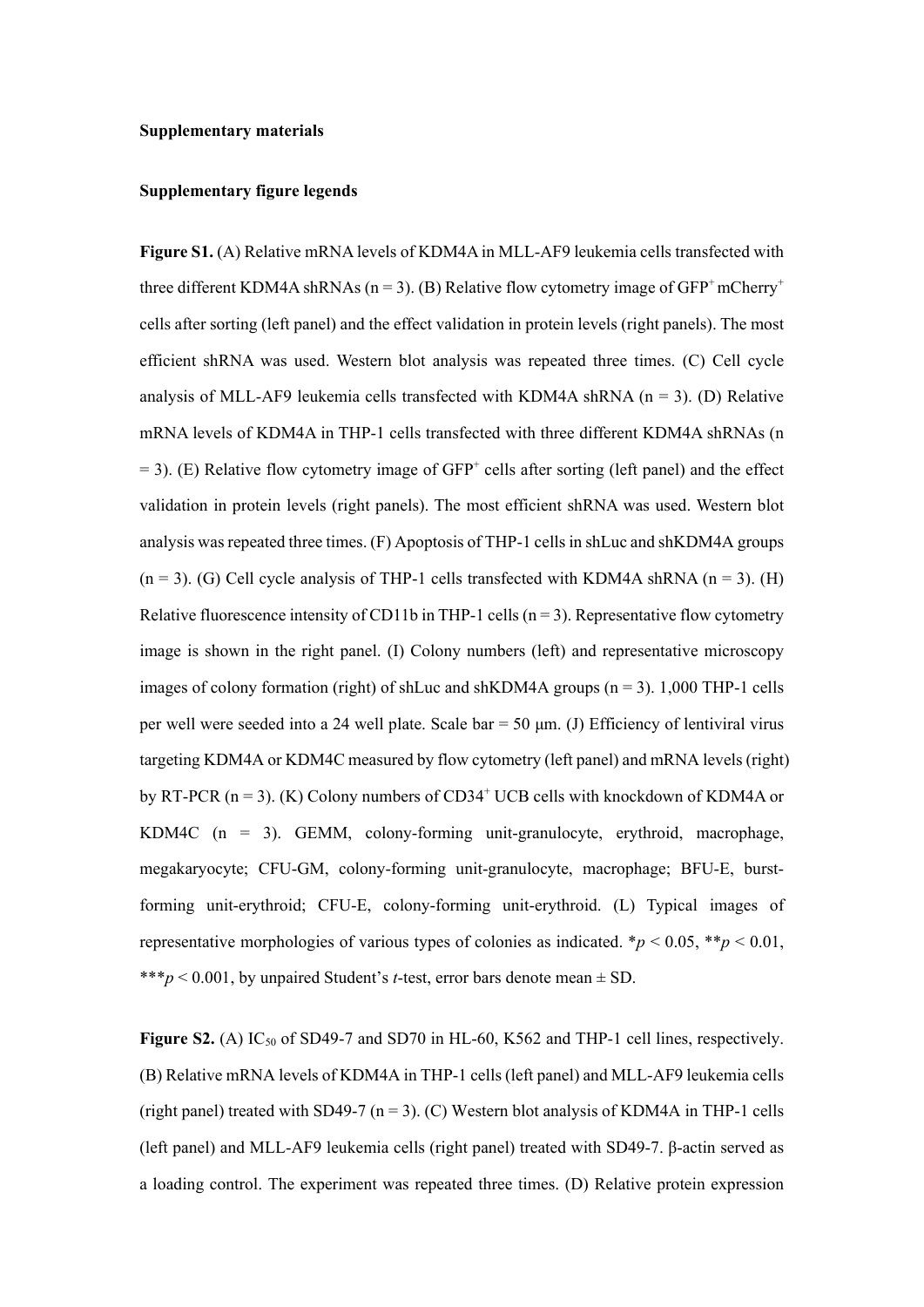levels relative to Figure S2C. (E) Relative protein expression levels relative to Figure 2E. ns. no significance, \**p* < 0.05, \*\**p* < 0.01, \*\*\**p* < 0.001, \*\*\*\**p* < 0.0001, by unpaired Student's *t*test, error bars denote mean ± SD.

**Figure S3.** (A) Proliferation curve of THP-1 cells treated with SD49-7, by cell counting  $(n = 1, 1)$ 3). (B) Apoptosis of THP-1 cells treated with SD49-7 ( $n = 3$ ). (C) Relative fluorescence intensity of CD11b in THP-1 cells  $(n = 3)$ . Data are normalized to control. (D) Cell cycle analysis of THP-1 cells treated with SD49-7 ( $n = 3$ ). (E) Flow cytometry image of PDX model BM. (F) Percentage of different transplantation rate. (G) Left panel: Colony numbers of  $CD34<sup>+</sup>$ UCB cells, treated with 1 μM SD49-7 or 1.75 μM SD70 (n = 3). GEMM, colony-forming unit-granulocyte, erythroid, macrophage, megakaryocyte; CFU-GM, colony-forming unitgranulocyte, macrophage; BFU-E, burst-forming unit-erythroid; CFU-E, colony-forming uniterythroid. Right panel: Typical images of representative morphologies of various types of colonies as indicated. (H) Typical images of organs of NOD/SCID mice in the PDX model. \**p*  $\leq 0.05$ , \*\**p*  $\leq 0.01$ , \*\*\**p*  $\leq 0.001$ , by unpaired Student's *t*-test, error bars denote mean  $\pm$  SD.

**Figure S4.** (A) Relative mRNA levels of TAF1B and NOM1 in human and mouse HSPCs, treated with 1  $\mu$ M SD49-7 or 1.75  $\mu$ M SD70 (n = 3). (B) Relative mRNA levels of TAF1B and NOM1 in human and mouse leukemia cells, treated with 1  $\mu$ M SD49-7 or 1.75  $\mu$ M SD70 (n = 3). (C) Heatmap of genes in GSEA analysis. (D) Relative protein expression levels of Figure 4G. (E) Relative protein expression levels relative to Figure 4J. ns. no significance,  $p < 0.05$ , \*\* $p \leq 0.01$ , \*\*\* $p \leq 0.001$ , \*\*\*\* $p \leq 0.0001$  by unpaired Student's *t*-test, error bars denote mean  $\pm$  SD.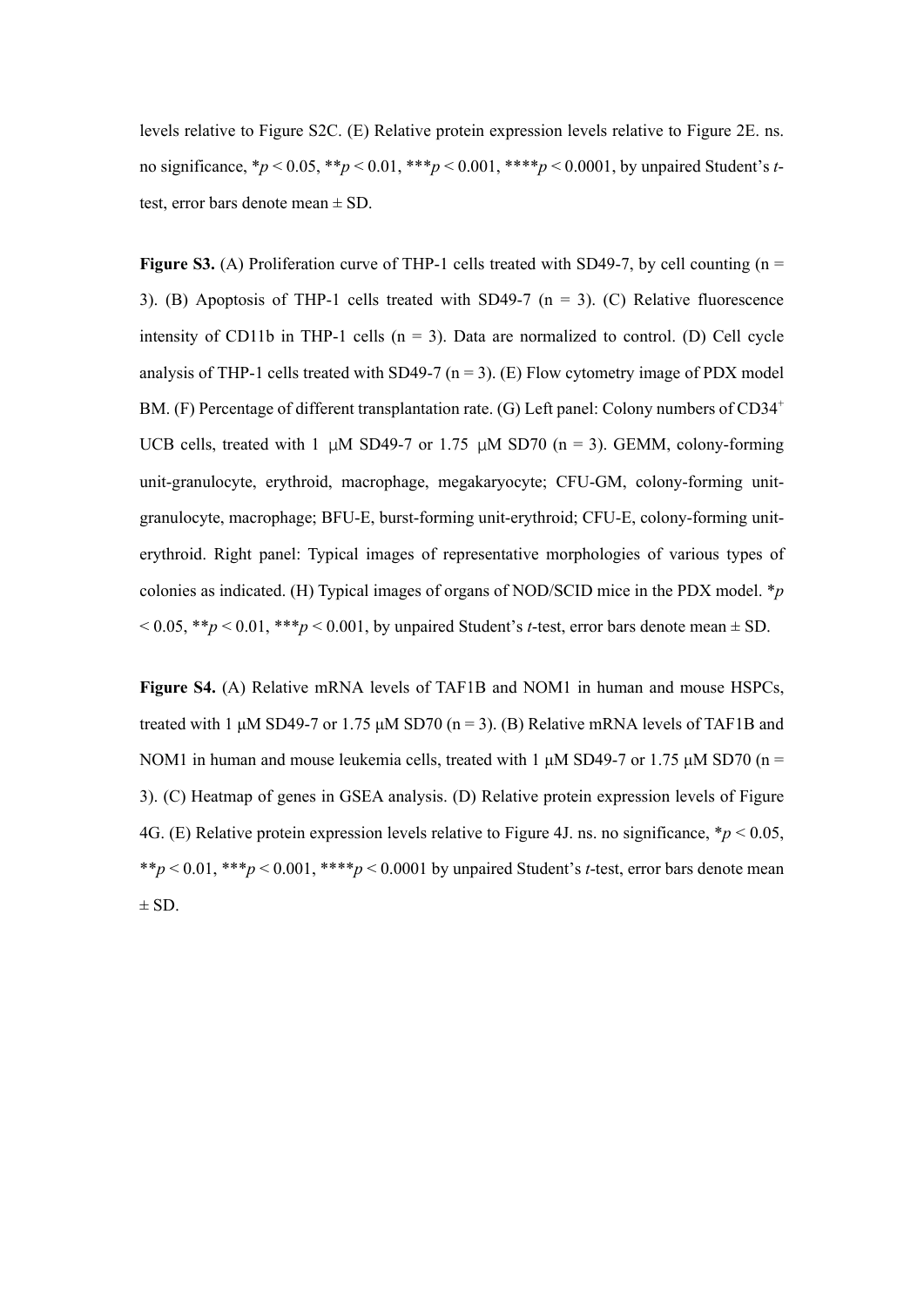## **Supplementary Tables**

|          |           | $IC_{50}(\mu M)$ |                 |           | $IC_{50}(\mu M)$ |  |
|----------|-----------|------------------|-----------------|-----------|------------------|--|
| Compound | HL-60/ADR | K562/ADR         | Compound        | HL-60/ADR | K562/ADR         |  |
| A70      | 2.052     | 1.216            | <b>GHDM1202</b> | >10       | >10              |  |
| SD70     | 5.545     | 2.942            | GHDM1203        | >10       | >10              |  |
| SD70-1   | >10       | >10              | <b>GHDM1204</b> | >10       | >10              |  |
| SD70-2   | >10       | >10              | GHDM1205        | >10       | >10              |  |
| SD70-3   | >10       | 7.941            | <b>GHDM1206</b> | >10       | >10              |  |
| SD70-4   | >10       | 7.548            | GHDM1207        | >10       | >10              |  |
| SD70-5   | >10       | >10              | <b>GHDM1208</b> | >10       | >10              |  |
| SD70-6   | >10       | >10              | GHDM1209        | >10       | >10              |  |
| SD70-7   | >10       | >10              | GHDM1210        | >10       | >10              |  |
| SD70-8   | >10       | >10              | <b>GHDM1211</b> | >10       | >10              |  |
| SD70-9   | >10       | >10              | GHDM1212        | >10       | >10              |  |
| SD70-10  | >10       | >10              | GHDM1213        | >10       | >10              |  |
| SD70-11  | 3.518     | 2.636            | GHDM1214        | >10       | >10              |  |
| SD70-14  | >10       | 9.848            | GHDM1215        | >10       | >10              |  |
| SD70-15  | >10       | >10              | GHDM1216        | >10       | >10              |  |
| SD70-16  | >10       | 9.849            | GHDM1217        | >10       | >10              |  |
| SD70-17  | 5.154     | 4.407            | GHDM1218        | >10       | >10              |  |
| SD70-18  | 6.142     | 3.812            | GHDM1219        | >10       | >10              |  |
| SD70-19  | >10       | >10              | <b>GHDM1220</b> | >10       | >10              |  |
| SD70-20  | >10       | 3.832            | GHDM1401        | >10       | >10              |  |
| SD70-21  | >10       | 3.117            | GHDM1402        | >10       | >10              |  |
| SD70-22  | 2.246     | 2.062            | GHDM1403        | >10       | >10              |  |
| SD70-23  | >10       | >10              | <b>GHDM1404</b> | >10       | >10              |  |
| SD70-24  | 7.904     | 4.168            | GHDM1501        | >10       | >10              |  |
| SD70-25  | 1.983     | 1.428            | GHDM1502        | >10       | >10              |  |
| SD49     | 9.076     | 6.593            | GHDM1503        | >10       | >10              |  |
| SD49-1   | 5.746     | 7.111            | GHDM1504        | >10       | >10              |  |
| SD49-2   | 6.63      | 4.308            | GHDM1505        | >10       | >10              |  |
| SD49-3   | >10       | >10              | GHDM1506        | >10       | >10              |  |

**Table S1. First round screen of KDM4 inhibitors**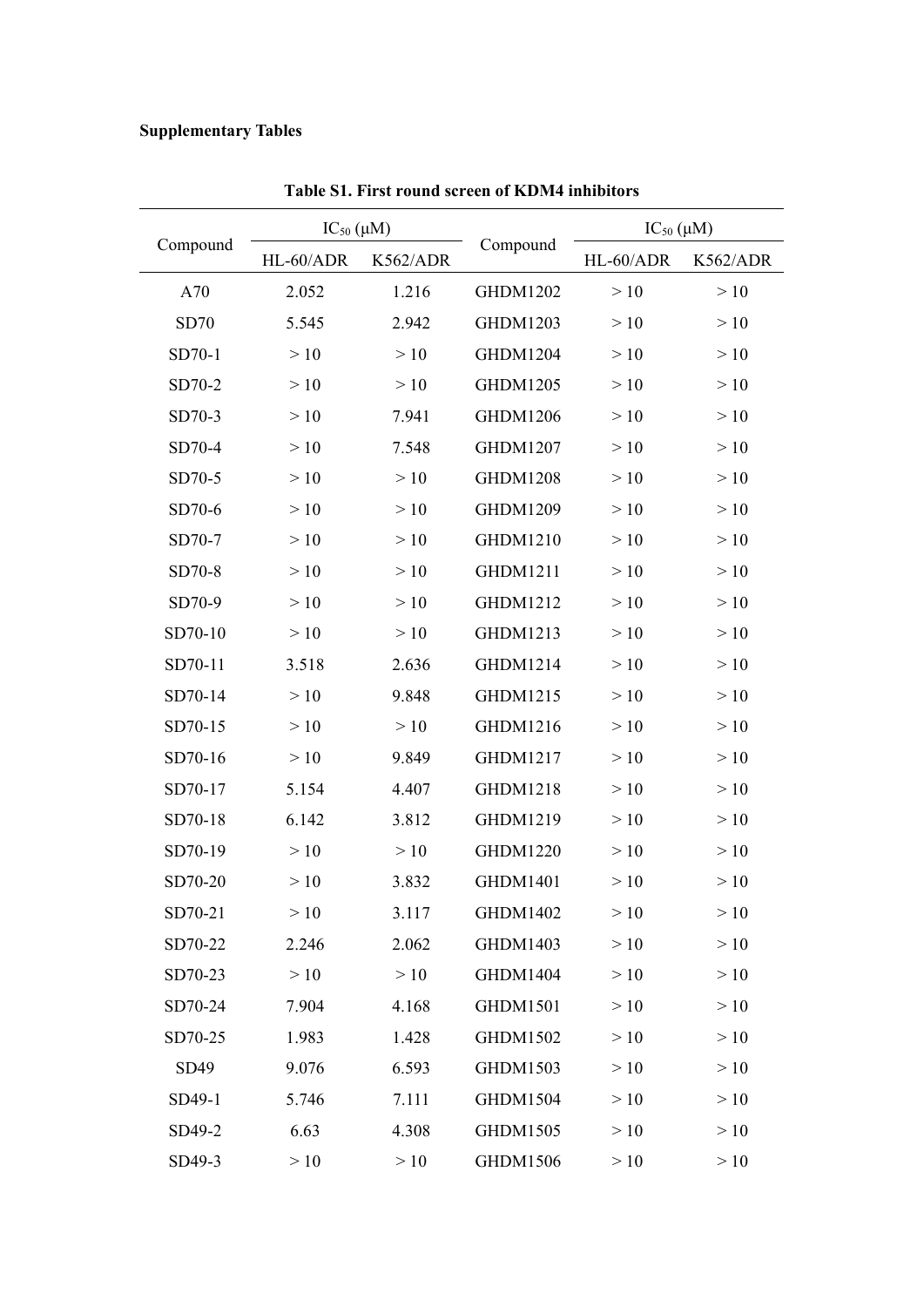| SD49-4          | >10   | >10   | GHDM1507        | >10   | >10   |
|-----------------|-------|-------|-----------------|-------|-------|
| SD49-5          | >10   | >10   | <b>GHDM1508</b> | >10   | >10   |
| SD49-6          | 5.249 | 5.286 | GHDM1509        | >10   | >10   |
| SD49-7          | 2.079 | 1.365 | GHDM1510        | $>10$ | >10   |
| SD49-8          | 3.947 | 1.53  | GHDM1511        | >10   | >10   |
| SD49-9          | >10   | >10   | GHDM1512        | >10   | >10   |
| SD49-10         | >10   | >10   | GHDM1513        | $>10$ | >10   |
| SD49-11         | >10   | >10   | GHDM1514        | >10   | >10   |
| SD49-12         | >10   | >10   | GHDM1515        | >10   | >10   |
| <b>GHDM1000</b> | >10   | >10   | GHDM1516        | $>10$ | >10   |
| GHDM1001        | >10   | >10   | GHDM1517        | >10   | >10   |
| GHDM1002        | >10   | >10   | GHDM1518        | >10   | >10   |
| GHDM1003        | >10   | >10   | GHDM1519        | $>10$ | >10   |
| GHDM1004        | >10   | >10   | GHDM1520        | >10   | >10   |
| GHDM1005        | >10   | >10   | GHDM1521        | >10   | >10   |
| GHDM1006        | >10   | >10   | GHDM1522        | >10   | $>10$ |
| GHDM1007        | >10   | >10   | GHDM1523        | >10   | >10   |
| <b>GHDM1008</b> | >10   | >10   | GHDM1524        | >10   | >10   |
| GHDM1009        | >10   | >10   | GHDM1525        | >10   | >10   |
| GHDM1010        | >10   | >10   | GHDM1526        | >10   | 6.311 |
| GHDM1011        | >10   | >10   | GHDM1527        | >10   | >10   |
| <b>GHDM1101</b> | >10   | >10   | GHDM1528        | >10   | >10   |
| GHDM1102        | >10   | >10   | GHDM1529        | >10   | >10   |
| GHDM1103        | >10   | >10   | GHDM1530        | >10   | 4.362 |
| <b>GHDM1104</b> | >10   | >10   | GHDM1531        | >10   | $>10$ |
| <b>GHDM1105</b> | >10   | >10   | GHDM1601        | >10   | >10   |
| GHDM1201        | >10   | >10   | GHDM1602        | $>10$ | >10   |

### **Table S2. Primers used in real-time PCR**

 $\overline{\phantom{a}}$ 

| <b>Primers</b> | Forward $(5'-3')$             | Reverse $(5^3-3^3)$           |
|----------------|-------------------------------|-------------------------------|
| $KDM4A$ -mRNA  | <b>CGTGGGTCCACGTTTCATG</b>    | <b>GCCCGTTCTTATGCTTGCTAAT</b> |
| $KDM4B$ -mRNA  | <b>TTCAATCACGGGTTCAACTGCG</b> | GGTCTTCGGGCTTCGGCTTC          |
| $KDM4C$ -mRNA  | CTGTGCAAAGTGCTGCGTAC          | <b>TTCTGGGACATTAGTGAATCGA</b> |
| $p53$ -mRNA    | <b>GGCCCACTTCACCGTACTAA</b>   | GTGGTTTCAAGGCCAGATGT          |